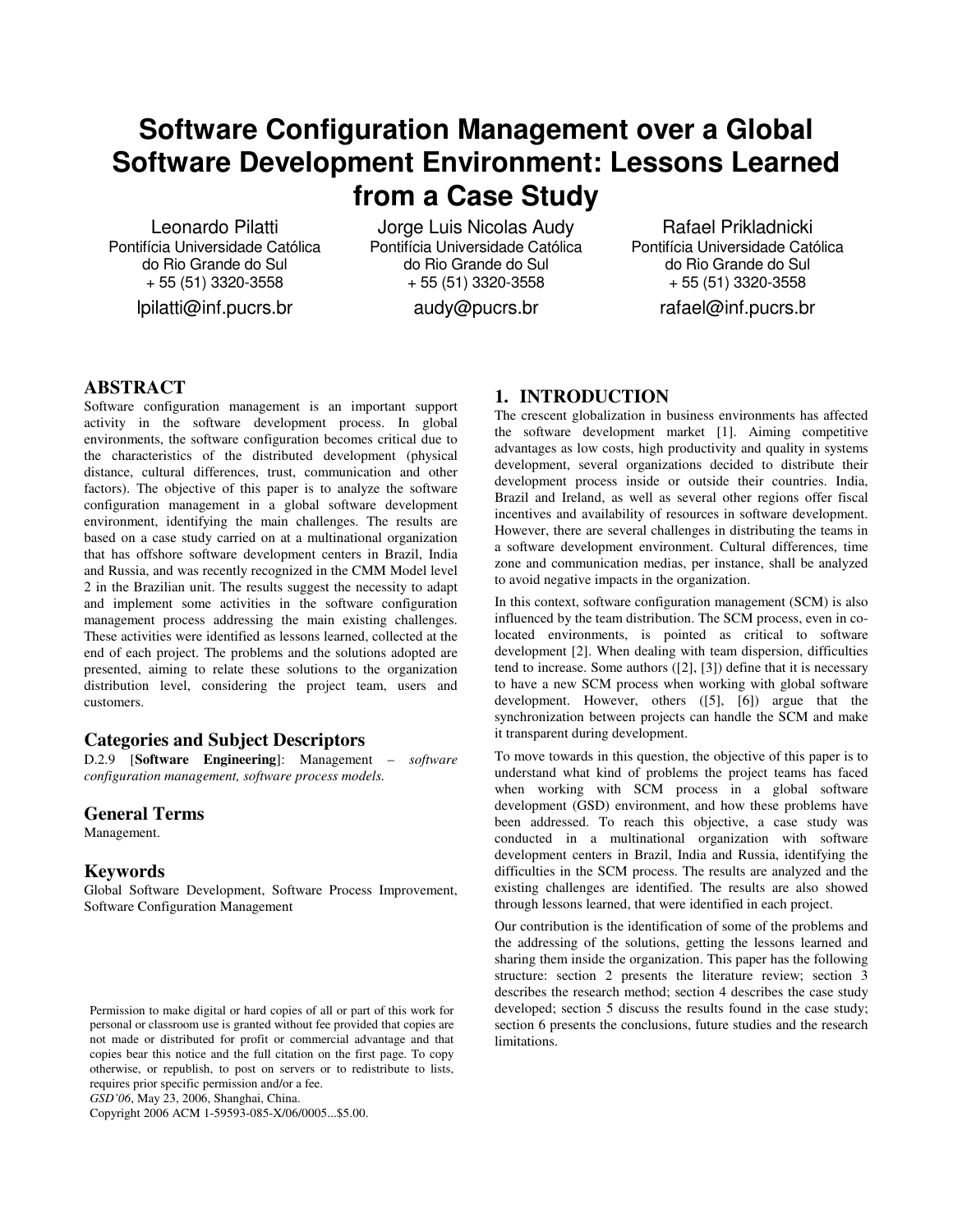# **2. LITERATURE REVIEW**

# **2.1 Global Software Development**

Over the last years, software became a vital component in business. Organizations are depending on software as their competitive differential. At the same time, economy has converted national markets in global markets, creating new forms of competition and collaboration [1]. This is part of the globalization efforts currently pervading society, where software project teams have also become geographically distributed in a worldwide scale. This characterizes the Global Software Development (GSD). Several reasons lead to it, which goes beyond demand and cost reduction. Reasons like scale, time-to-market, get capacitated professionals around the world and cultural reasons have moved organizations to GSD ([5], [6]).

Tools and technological solutions have been developed over the last few years to help in the control and coordination of the global development teams working in this kind of environments. Many of these tools are focused in supporting procedures of formal communication such as automated document elaboration, processes and other non-interactive communication channels.

Moreover, Herbsleb et. al [1], and Carmel [5] point out that GSD is one of the biggest business-oriented challenges that the current environment presents under the software development process point of view, including requirements management, software design and the SCM, among others.

Organizations search for competitive ad vantages in terms of cost, quality and flexibility in the area of software development [1], looking for productivity increases as well as risk dilution. Many times the search for these competitive advantages forces organizations to search for external solutions in other countries (offshore developing), generally, these countries provide financial incentives to the companies.

# **2.2 Software Configuration Management**

According to the IEEE Standards [3] and to Berczuk et. al. [2], the purpose of the SCM is to establish and maintain the integrity of the software products throughout the project's software life cycle. Software Configuration Management involves identifying the configuration of the software (i.e., selected software work products and their descriptions) at given points in time, systematically controlling changes to the configuration, and maintaining the integrity and traceability of the configuration throughout the software development life cycle.

The work products placed under software configuration management include the software products that are delivered to the customer (e.g., the software requirements document and the code) and the items that are identified with or required to create these software products (e.g., the compiler). Fujieda et. al. [4] has complementary definition, where the SCM is a set of procedures for tracking and documenting software throughout its lifecycle, to ensure that all changes are recorded and the current state of the software is known and reproducible. This involves creation, and managing the changes in a project plan document.

# *2.2.1 Software Configuration Management Process*

The SCM process defines the sequence of activities that need to be performed in support of the Configuration Management (CM) mechanisms [4]. As with the project management process, the first

stage in the SCM process is the planning – identifying those items that need to be under SCM (known as Configuration Items), locations to store them, procedures for change control, etc. Then the process has to be executed. Any SCM process, regardless of whether it uses a tool, requires self-discipline from the project personnel in terms of maintaining versions, storing items in proper locations, and making changes properly. Monitoring the status of the configuration items is therefore important.

# **3. RESEARCH METHOD**

This research is characterized as a study mostly exploratory, since it is based in a theoretical revision and a case study. It is possible to justify the use of qualitative methods since it involves the study of the system development process in its real context, with description and the understanding of the state of art in those situations where practice precedes theory [7].

The case study was conducted in a multinational organization that develops in a global context. The organization is recognized as CMM level 2 since 2002. The objective of the case study was to analyze four distributed projects and to identify problems with the SCM in a global distributed context. At the end of each project, meetings were conducted to also collect lessons learned. This research was organized in four stages (Figure 1).



#### **Figure 1. Research Stages**

In the stage 1, the objective was to choose some critical projects inside the organization (either maintenance or new projects developed from the scratch). In the stage 2 data was collected from the analyzed projects in terms of SCM. In the stage 3 the results were analyzed. In the stage 4 the objective was to collect and compose the lessons learned from the analyzed projects, to compose a practical guideline to be used by the project team members for the next projects.

# **3.1 Characterization of the Organization**

The case study was developed in the organization software development center located in *Porto Alegre*, Brazil. This center performs worldwide software development for a multinational organization. Almost all projects are geographically distributed globally since customers and users are located in offices around the world. All customers are internal to the organization. The software development process is based on the MSF (Microsoft Solutions Framework), and on known methodologies such as RUP (Rational Unified Process), and PMI (Project Management Institute). The center studied is recognized as a level 2 organization in the SW-CMM model.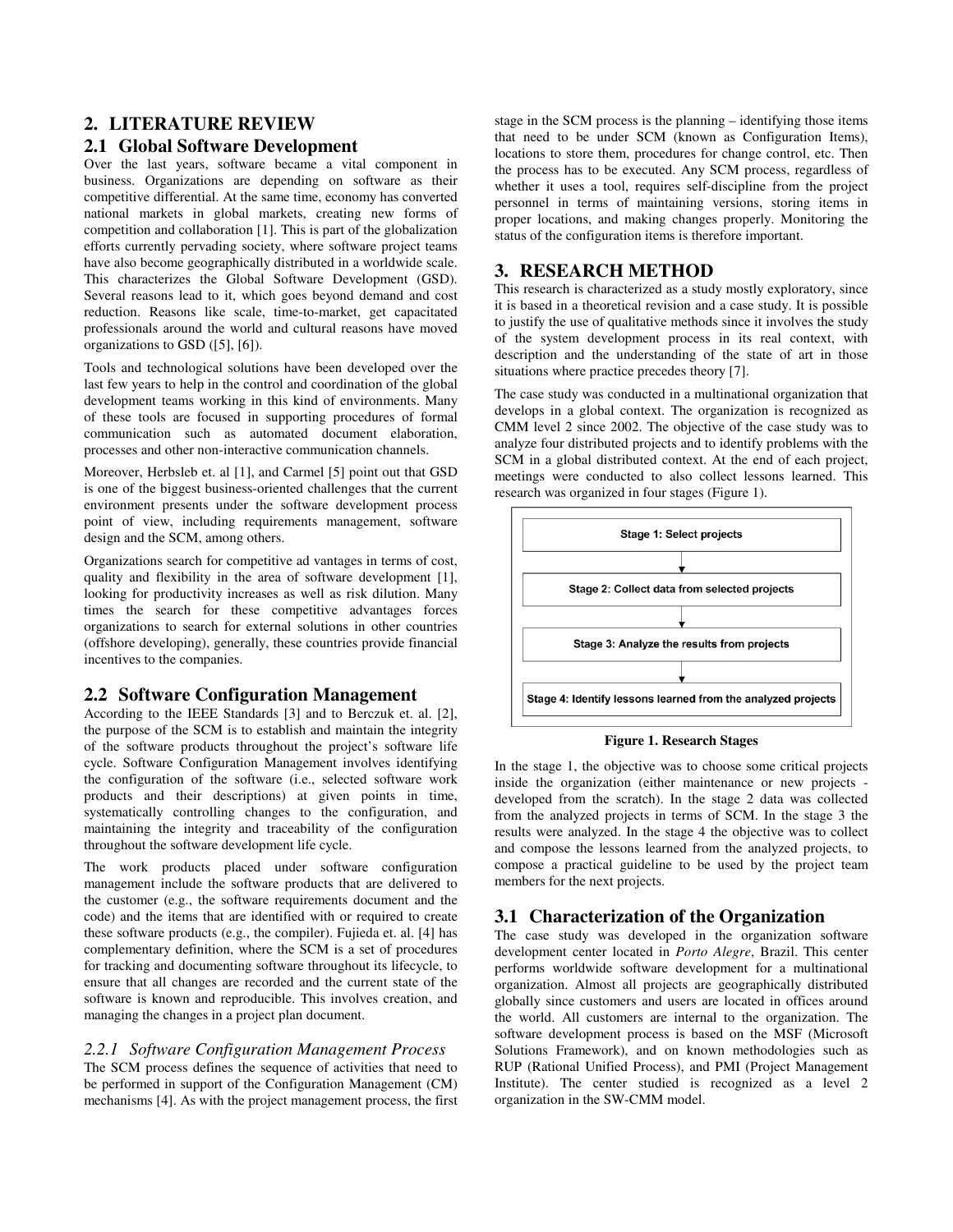## **3.2 Characteristics of the Analyzed Projects**

The analyzed projects involved more than 40 developers located in 3 different countries – United States, Brazil and India. One project was considered as maintenance project, increasing the functionalities in an existing system. The three other projects were entire new ones in the organization. These projects were analyzed following a timeline of one and a half year. They happened in sequence and the lessons learned found in each one could be applied to the next projects. Because of classified information involved in the projects and to keep confidentiality of the project's purpose, the name of them will not be used as it was. Letters from A to D will be used to reference them.

#### *3.2.1 Project A*

Project A was developed in the Java 2 Model View Controller (MVC) architecture, following the structure presented in Geary (2001) [8]. On this architecture, the controller, implemented through a router class, map user inputs (captured in the view) to action classes responsible for the business rules. This mapping is implemented through a resource bundle, a text file containing the action name and its corresponding action class that should be called.

This project was the first to be developed simultaneously in different centers, one in the US, and the other in Brazil. Before that, every project was developed in only one center. The choice of this approach was taken due to the application size and the aggressive delivery date. Working together was the only solution found at that time in order to accomplish the delivery date.

The work breakdown between the two teams was primarily based on the data model knowledge. All data access, implemented through stored procedures, was defined to be done by the US team. Besides that, the US team worked in some of the use cases defined (around 30% of the use cases). The Brazilian team was responsible for the implementation of the other use cases. There were 5 developers in Brazil and 7 developers in US.

Although it was defined that the teams were going to develop code together, each one decided to keep its own SCM environment. Reasons for that were clear: the Brazilian organization had just achieved its CMM level 2. One of the key areas on CMM level 2 is the Software Configuration Management (SCM), which demands a set of well defined and managed processes. This management must be performed with a high level of discipline. SCM activities were periodically audited by the Software Quality Assurance (SQA) team. As the Brazilian SCM processes were brand new, they were also heavy.

On the other hand, the US team, at that time, was not working using a defined process, neither using CMM as a reference. There was a single focal point person to consolidate the changes and synchronize both environments, this person was not aware of the delivery dates and he was allocated in order to perform these SCM tasks only. The result for these differences was that two SCM environments were created: one simple version control for the US team, and other that went further, with life-cycles, baselines, documents and other required capabilities for a CMM level 2 organizations.

#### *3.2.2 Project B*

Project B was developed using a proprietary programming language called SEEKER. There is a Human Resources framework developed using this language – much more similar to a SAP system that uses ABAP4 as programming language.

This project was developed simultaneously in three different centers, one in the US, one in Brazil and another one in India. The management team wanted to give some flexibility to the staff team and try to perform a 24 hours development. There were 12 developers in Brazil, 2 developers in the US and 3 in India.

Even with the distributed developers, this project had only 1 main repository and SCM environment, concentrating all the sources, baselines and documents. As the project A, the Brazilian organization already had process for SCM defined according to the CMM model, but neither the US nor the Indian team had the maturity to work in a distributed environment.

In this scenario, all the developers should concentrate their efforts in synchronize their work with one Configuration Management Coordinator (CMC). This is a role that a person took to perform the validation and the integration of the code during the development. It also should provide support for the team during the installation of the product. In this project this role was getting more space in the projects.

A different characteristic is that the CMC was entire involved and synchronized with project needs. He was aware of the target dates and the project purpose and scope.

#### *3.2.3 Project C*

Project C used PL/SQL language and the purpose was to create new interfaces to communicate with a human resource system. There were 2 developers in Brazil and 2 developers in the US. The scope of the project were divided in modules and separated between the two sites. Due to an agreement between the teams, they agreed on the use of CMM level 2 compliant processes. But the Brazilian team had more experience which this kind of projects.

This project used a single SCM repository, but involving 2 experienced Configuration Management Controllers to be as focal point. Every kind of work that should be performed should pass by these two persons to validate the artifacts to be uploaded to the SCM tool.

#### *3.2.4 Project D*

Project D was developed in the same architecture presented in the project A with similar development team's characteristics: a development team in Brazil and another in US. The Brazilian team was composed by 5 developers, while the US team was composed by 3 developers. The scope of the project were divided in modules and separated between two sites. Just like in project C, the teams were using CMM level 2 compliant processes, but Brazilian organization was working with the processes during more time while US team was preparing their assessment during this project.

Two configuration managers conducted project's SCM coordination, one at each site, supporting the project team members. Experienced SCM coordinators oriented both Configuration Controllers. The SCM environment on this project was shared between the teams.

This project used unique SCM documentation. In one hand that caused a large effort on the planning for defining configuration items and approves the SCM documents. In another hand it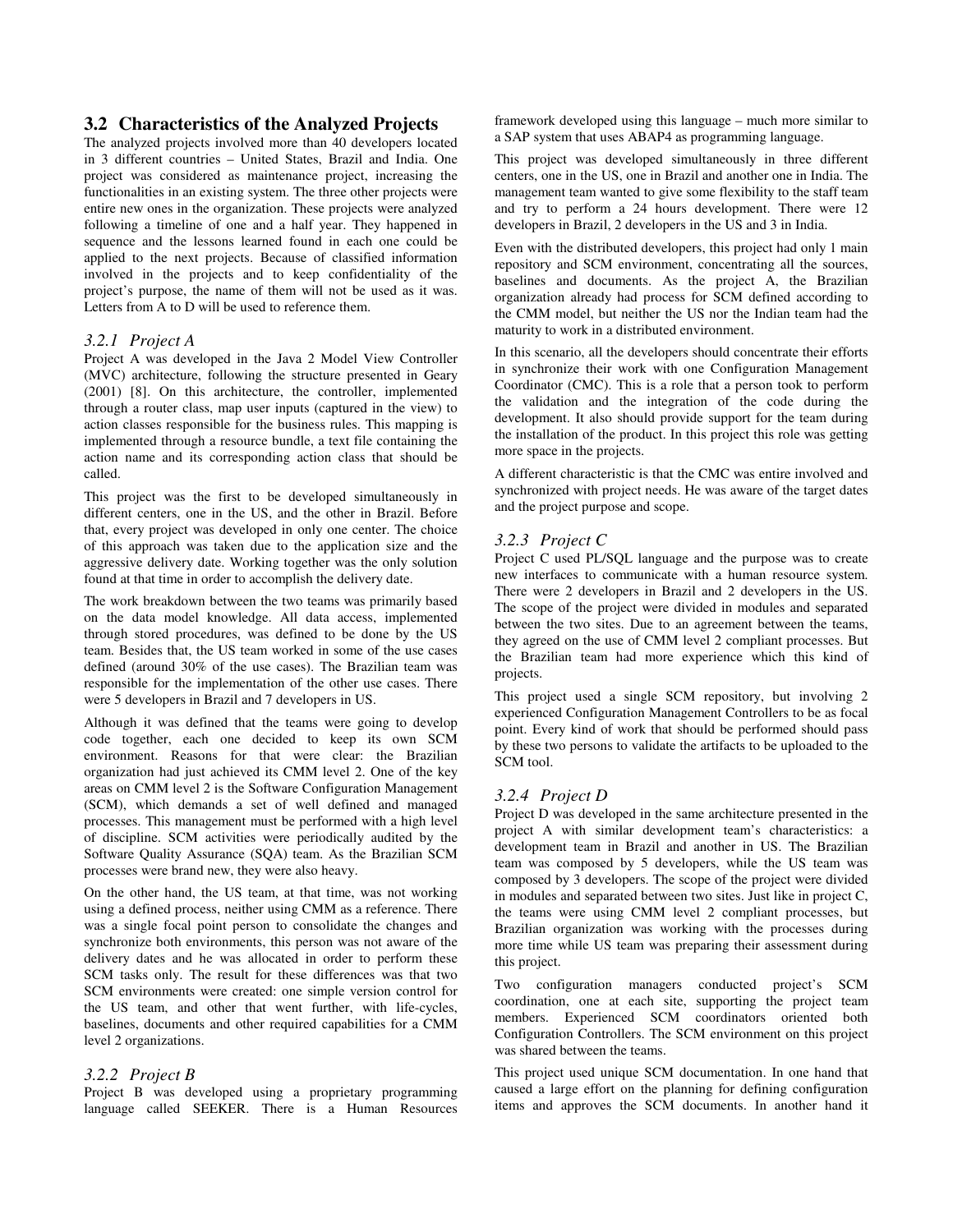reduced the Configuration Controller effort during development phase acting on Quality Audit's non-compliances and on rework related to re-planning SCM activities and baselines.

# **4. CASE STUDY RESULTS**

In order to organize the analysis, Table 1 shows some critical points identified in the projects. For the country identification, we have used Brazil as "BR", the Unites States as "US", and India as "IN". It is important to notice that the projects were developed in sequence, one after the other.

| Characteristics of projects |                       |                                     |        |                                      |  |  |
|-----------------------------|-----------------------|-------------------------------------|--------|--------------------------------------|--|--|
| Project                     | Countries<br>involved | # of SCM<br>focal points developers | $#$ of | Use of<br>distributed<br>environment |  |  |
|                             | BR, US                |                                     | 12     | N <sub>O</sub>                       |  |  |
| B                           | BR, IN, US            |                                     | 17     | <b>YES</b>                           |  |  |
|                             | BR, US                |                                     |        | <b>YES</b>                           |  |  |
|                             | BR, US                |                                     |        | YES                                  |  |  |

**Table 1. Critical data collected from the analyzed projects**

We can see that the number of SCM focal points increased from project A to project D. The tendency in using distributed enviroments could also be noted only in project A, showing that this approach was not to effective in the first distributed project. The most complex project, in terms of SCM, was project B because the high number of developers from different cultures, using different processes. In each project, an extensive analysis was conducted to identify the problems and lessons learned. The commom lessons learned will also be higlighted in each project.

#### *4.1.1 Project A*

On the Project A, as discussed in the previous section, the work breakdown between the American and Brazilian teams was based on two points: all data access would be performed by the American team (which had better knowledge on the data model), and the use cases would be divided between the two teams. This breakdown caused problems identified in the middle of the development phase: the American team, responsible for the stored procedures, got over allocated and delayed the stored procedures required by the Brazilian team. That impacted the Brazilian team a lot, who depended on the American team in order to finish their use cases. The project schedule was affected because of that. For that reason, **the work breakdown in distributed projects should minimize dependencies between geographically distributed teams**.

The decision to keep distinct SCM environments for each team brought together several consequences. The first was the need for synchronization on the SCM environments. In project A, as the SCM tools were different, this had to be performed manually, a task that took from the configuration controller 3 to 4 hours each week.

Some configuration items were updated by the two teams: the resource bundle file, for example. This obligated the configuration controller to perform manual file merges on the resource bundles, a task subject to errors. In that context, **distributed development projects should work with only one instance of SCM environment**.

# *4.1.2 Project B*

Project B used a single instance of SCM environment, and that showed later to be a crucial decision for the project success. Processes were previously negotiated between both teams, thus avoiding synchronization and build problems.

At the end of the development phase, and because of the project size and the number of people testing the application, it was decided to perform two builds every day. This number of builds required one responsible person with great application and technology knowledge. Builds were scheduled in predefined times. Although builds were frequent, the number of errors caused because of builds was very low, around 3% of the total number of errors found in the project. **Even with centralized SCM environments, the team should define one build coordinator with great experience on the application and technology in place**.

Although SCM process were previously negotiated and agreed between the American and Brazilian teams, it was noted that some fundamental concepts in SCM were misunderstood or misused. The probable reason for that was that the American team was starting its work towards CMM level 2, while the Brazilian team had already got this certification level, and was, consequently, more experienced in the SCM processes.

An example of such situation was the baseline concept. The baseline should be used as the place from where the build coordinator extracts the configuration items required for the build. This concept defines and directs what and how the configuration items should be created: all items should have high cohesion, and do not depend on other items that are not under configuration management. The contents of a baseline should be enough to reproduce an application environment at any time, now or years in the future.

In project B it had such situation with database scripts, that although were under configuration management, they were supposed to update an object that was not the database itself. There are ways to avoid this kind of problems in scripts: do not use updates, remove all records before inserting into a table, etc. They were actually ways that allowed the creation of the application environment from scratch, at that time. In other words, **putting all configuration items required for a build under configuration management is a good approach**.

It was also noted that that baselines were not enough to rebuild an application environment from scratch. It was necessary to use other resources that were not under configuration management (database backups, for example). Hence, **establish and clarify all main concepts on SCM discipline, before actually starting development**, can be an approach to avoid lack of understanding. Reviewing and checking the configuration items is a good solution also, because it can prevent missing files that aren't under SCM.

## *4.1.3 Project C*

Project C was characterized by the weak engagement about the SCM processes. That caused some misunderstandings between the American and Brazilian teams. The SCM on this project was handled by two configuration controllers, one in the American team, and the other in the Brazilian team, but responsibilities of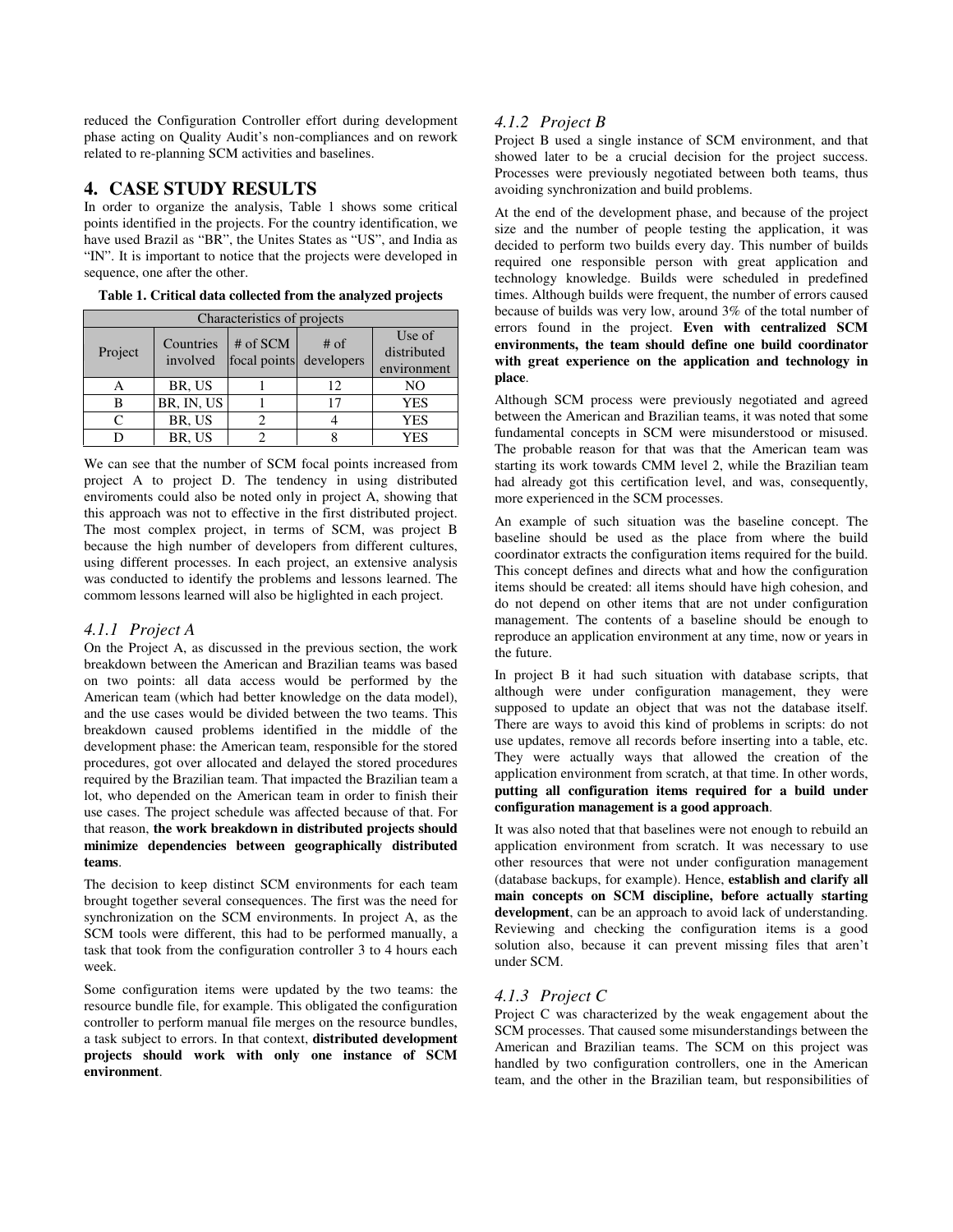each one were not previously defined and communicated to the project stakeholders.

An example of direct consequence on this was the high number of non-compliances found: the SQA (Software Quality Assurance) team of each country didn't know what the scope to be evaluated was, and that caused a lot of problems that could be easily avoided with a better engagement at the beginning of the project. **Even with experienced teams in distributed development, the SCM engagement at the beginning of the project should be prioritized**.

Another problem faced by the development team on project C was the lack of baselines planning. The baselines were requested on demand, and sometimes could not be handled by configuration controller because of his allocation on other tasks. This caused delays in some planned deliveries. For that reason, is good to always **plan baselines and document them in the project's SCM plan, as soon as possible**.

#### *4.1.4 Project D*

Project D was the last project developed in timeline from the projects shown in this work. With that this project didn't experienced many of the problems of the projects A, B and C, but some of them were still noticed on this project.

The most noticed problem experienced in the past was the dependency between the modules developed by the American and Brazilian teams. Even with a less impact than the project A, modules dependency caused some rework and idle time for the developers.

Mainly that was caused by changes on the scope of each team, part of the scope of a team passed to the other due to some delay. With that a module were divided between the teams and the problem with the dependency appeared once again. **The replaned activities due to scope floating across teams should take in place. The analysis should include dependency verification on the module being floated against the other modules**.

#### **5. LESSONS LEARNED**

After the analysis of these four projects, it can be conclude that to manage the configuration in a GSD context can become an arduous task if the process will not be well defined and if the teams will not be previously prepared to work in this scenario.

What was perceived here is that all the work involving the CMM Model level 2 project in the Brazilian unit collaborated in a big scale to minimize some problems found in this scenario. The definition of a SCM process based on the CMM model brought excellent results related to the distributed environments problems. Also, the teams were able to standardize all the work and to converge in a common understanding about the best approach to develop both projects. So, as a conclusion, many of the efforts spent in the CMM Model level 2 project contributed to minimize problems in terms of SCM process definition.

Looking at the timeline of the projects presented on this paper, some considerations can be identified for the evolution of the SCM activities in distributed projects executed by this organization. It was noted that some of the lessons learned in prior projects are in fact being applied in the most recent projects. An example of this is the unique SCM environment. Project A was the last distributed project executed in two distinct SCM

environments. The overhead caused by this multiple environment can make the distributed development impossible, as the project size increases.

Other lessons learned were forgotten as time goes by. The dependency on tasks executed by the American and Brazilian teams, identified on project A, is back on project D, although it didn't happened on projects B and C. For some reason, the teams are recurring to an alternative that will cause more problems in the near future. Those reasons must be better analyzed.

There are also other lessons learned that in fact were not assimilated by the project teams. An example of that is the problem in fundamental concepts in SCM, like the baseline concept, identified on project B. Although the problem was raised, it still is not considered as a critical factor in the future projects. Project teams did not understand yet the importance of such concept, and the benefits that they could have with its correct utilization.

It was noted also a tendency on the teams to relax on engagements, as times goes by. The SCM engagement observed on project C was very poor, and that caused a lot of SQA issues. Maybe the experience got in projects A and B brought together a false sense of power on the teams, which caused this weak engagement. A list of the problems and lesson learned identified in the projects described in Table 2.

| <b>Table 2. Lessons Learned</b> |
|---------------------------------|
|                                 |

| No. | Lesson Learned                                                                                                                 | Projects     |
|-----|--------------------------------------------------------------------------------------------------------------------------------|--------------|
| #1  | The work breakdown in distributed projects                                                                                     | A            |
|     | should minimize dependencies between<br>geographically distributed teams.                                                      |              |
| #2  | Distributed development projects should<br>work with only one instance of SCM<br>environment.                                  | $\mathsf{A}$ |
| #3  | Put all configuration items required for a<br>build under configuration management is a<br>good approach.                      | B, C         |
| #4  | Distributed development projects with<br>centralized SCM environments should define<br>one build coordinator.                  | B, C         |
| #5  | Establish and clarify all main concepts on<br>SCM discipline, before actually starting the<br>development, is a good approach. | B            |
| #6  | Even with experienced teams in distributed<br>development, the SCM engagement in the<br>beginning should be prioritized.       | $\mathsf{C}$ |
| #7  | Always plan baselines and document them in<br>the project's SCM plan, as soon as possible.                                     | C, D         |
| #8  | The re-planned activities due to scope<br>floating across teams should take in place.                                          | D            |

**Lesson Learned #1**: If possible, each team should work in their modules without any dependency. No matter how integrated the distributed teams are communication will always be bureaucratic and expensive. This is related with the work breakdown, causing dependency among distributed teams, creating a great impact in the development.

**Lesson Learned #2**: Both teams should agree in a common management process. Distinct SCM environments caused overhead on CM work and activities.